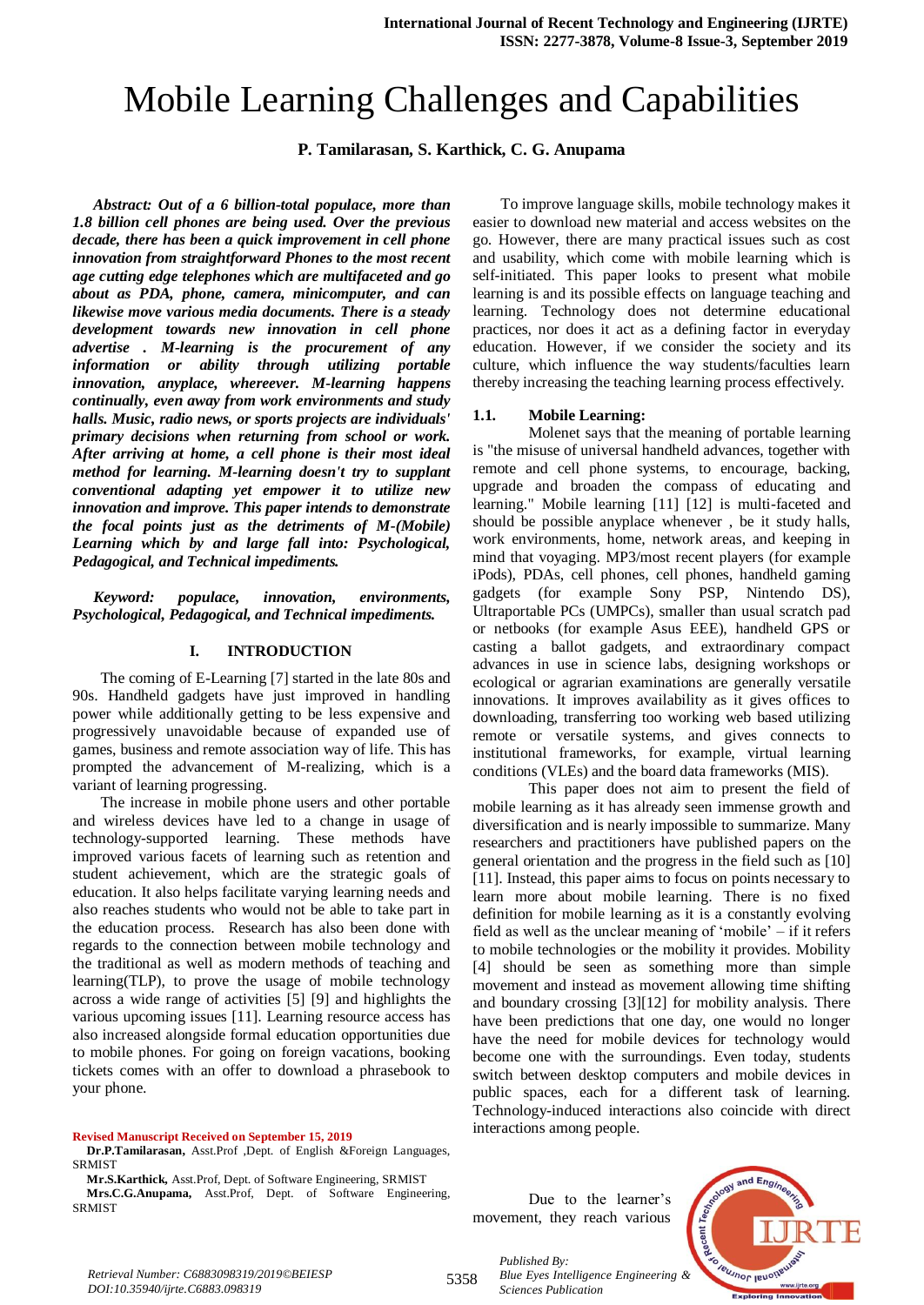environments for learning and mobile technology is not the only form of technology facilitating the same. Learning experiences are not defined by the special, temporal and/or conceptual boundaries and require interaction with mobile devices and technology.Interaction in mobile technology develops the business interaction and used to increase the learning skills. [10].

One can say that rather than the usage by device learners, the more important matter of focus is the access and learning conversations constructed on the way. When one focuses on the primacy of technology, the conversation can be seen simply as a techno-centric [3] opinion on education. But the devices that learners use cannot be ignored as anyone in the field can attest to. The first and most important thing is if the learner and one that the learner is familiar with or if it is borrowed, as it has different effects, own the device. The second is if the learner owns multiple devices or just one as the latter can have battery life or reliability problems that the former wouldn't face. Thirdly, various mobile devices have different specifications, either it is work-related or leisure. For example, a Nintendo DS owner would look for games in his mobile device, by which way the devices and available technology directly affect the learning choices. Learning ability to the current generation increases through smart gadgets specifically used for games by youth. A publication aimed at Dutch teachers shows the usage of GPS (global positioning system) tracking their friends location and mobile technology in learning systems in the form of learning games. They add that GPS can add "an additional dimension" to mobile learning [5]: it gives rise to a whole range of possibilities. The GPS can gain access to the student's location via satellite and device and based on the position, the students can obtain information specific to their position. It leads to identify the activities of student physically and normally where a large amount of information can be accessed at the same time.

## **1.2. Usage of Mobile Learning:**

Mobile devices [10] find their main usage in education in the form of admin, institutes, and faculties for practicing and support tools in learning for students. The main benefits are:

- $\triangleright$  Interaction of learners with each other and with the practitioner is greater rather than with the screen of large monitors.
- $\triangleright$  The space required for mobile devices is much lesser than that needed for desktop computers.
- $\triangleright$  Paper, textbooks, files, and laptops are much heavier and bulkier than PDAs, tablets, and e-books.
- $\triangleright$  One can write with a stylus pen rather than typing on the keyboard which makes it more intuitive.
- $\triangleright$  It is easier to share the information and improves collaboration as both learners and practitioners can email, cut, copy, and paste the information, can easily pass a single device around or even transfer the data using wireless networks such as Bluetooth or the infrared working of PDA.
- $\triangleright$  Usage of mobile devices has a wider range including at home, while travelling, and in a hotel, which facilitates work-based training.
- $\triangleright$  It improves the interaction between young learners as they are interested in the smart gadgets.

 $\triangleright$  Mobile equipment (such as PDAs) are cheaper than desktop computers which decreases the digital divide caused by rate.

However, there may also be a few disadvantages:

- $\triangleright$  As the mobile and PDA screens are smaller in size, the type and amount of information that can be viewed is limited.
- $\triangleright$  There storage capacity of mobiles and PDAs is much lesser.
- $\triangleright$  Data can be lost if the battery life is less or one forgets to charge it.
- $\triangleright$  Except upcoming tablet PCs, most mobile devices are less robust than their desktop computer counterparts.
- $\triangleright$  Moving graphic usage is difficult but can eventually be solved by using 3G and 4G.
- $\triangleright$  The devices are under constant and quick development and hence, the mobile devices get outdated faster.
- $\triangleright$  With an increase in user numbers, the bandwidth of the wireless networks decreases.

# **Usage of M-learning:**

1. Easier access to document libraries and documents consisted in them.

2. Quizzes and self-assessment games and questions are easily available.

3. It is easy to take part in a variety of lessons and tutorials.

4. Lectures can be received at any time, either in archives or live broadcasts.

- 5. Video clips and audio libraries can be obtained.
- 6. Asynchronous postings can be found and read.
- 7. Work done by students can be displayed.
- 8. Virtual learning community participation increases.

# **1.3. M-Learning Technology:**

a) SMS:– Users can send and receive messages between mobile phones up to 160 characters.

b) MMS: It's the same as SMS but with addition of images.

c) WAP: It enables access to the internet due to international protocol on WAP enabled mobile devices.

d) GPRS: It provides faster connection speeds (171kb/s) for internet on mobile devices.

e) Bluetooth: It is a wireless [6] connection only accessible in close distances. PDAs can send and receive messages between mobile devices using it.

f) 3G and 4G phones: In another 10 years, 4G (4th Generation mobile phones) can provide upto 100 mb/s speeds which are enough for transferring multimedia.

g) PDAs: Personal Digital Assistants, which can perform various functions as mini or large PCs using Palm OS or MS Pocket PC operating system.

h) MP3s: It is used for audio file formats, which can be shared due to compression of the file.

i) CAMs: Video cameras, which can be found on mobile phones and PDAs.

# **1.4. M-Learning Availability:**

As mobile devices are smaller, lighter, more portable, and better shaped, they are friendly devices, especially for disabled users. Mobile devices that come with organizer functions help learners with learning disabilities organize their own schedule and become independent and selfsufficient.



5359 *Blue Eyes Intelligence Engineering & Published By: Sciences Publication*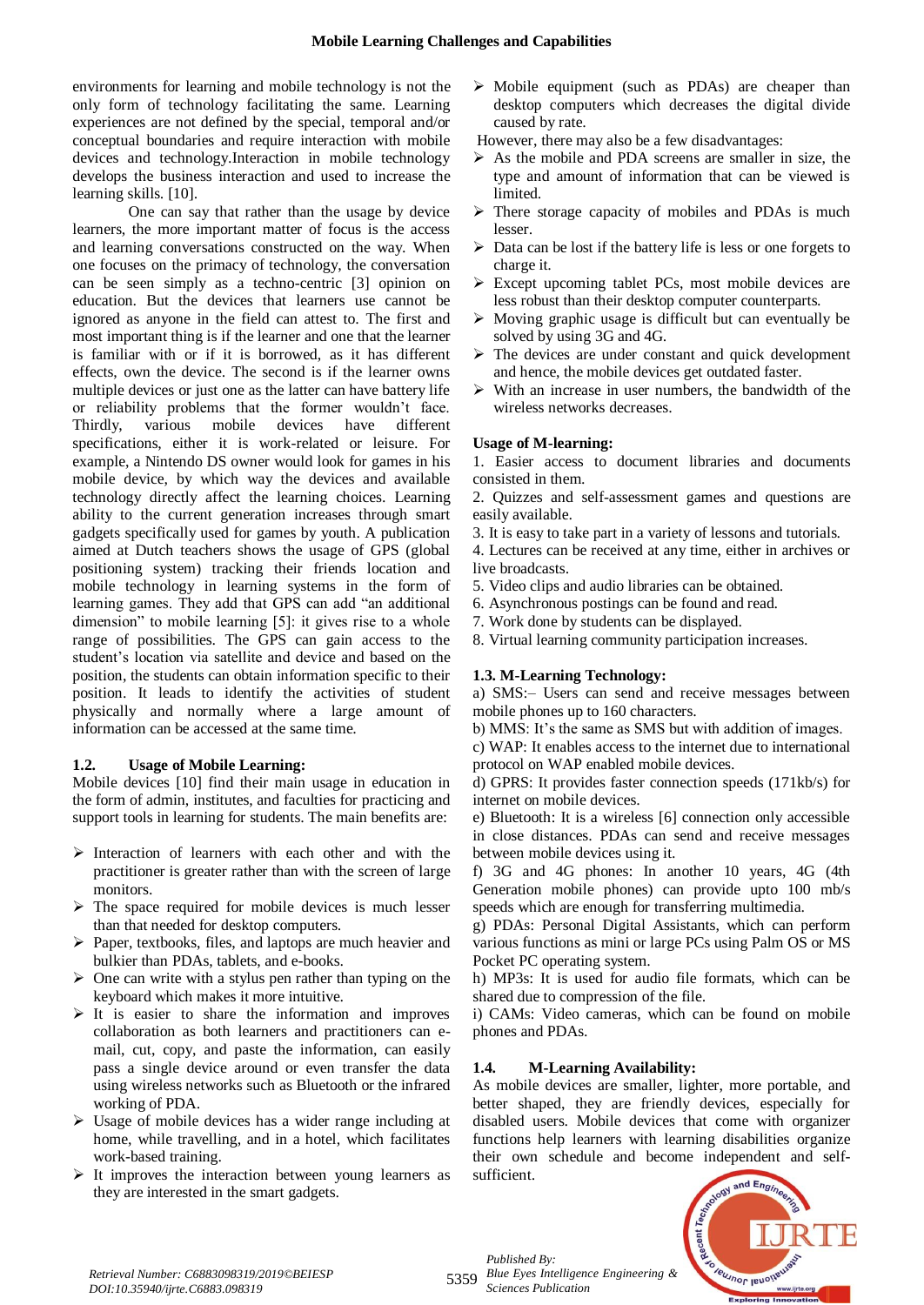PDAs consist of dictionaries and thesauruses, which help learners with dyslexia and other difficulties, keep updated and have a constant reference [13]. Tablet PCs enabled with text-to-speech functions and voice recognition help disabled users as well. The small size of the devices also helps attaching them easily to even wheelchairs with small brackets. Table 1 shows the performance analysis of various cycle test unit wise conducted for the subject English for Engineers, to students of total 500 out of which 422 were using Smart phones and 88 were using tablets. The overall performance is improving in every cycle test and evaluated to 77%. Hence it proves that the smart gadgets increase the learning capacity in students thereby serving in education. Figure 1 shows the graph for the data given in Table 1.

|                      | <b>Total</b><br>number<br>of<br><b>Students</b> | No. of<br>students<br>installed the<br>app | <b>Uitilized</b>        |
|----------------------|-------------------------------------------------|--------------------------------------------|-------------------------|
| smart phones         | 422                                             | 415                                        | 412                     |
| tablets              | 88                                              | 82                                         | 82                      |
| Performance(average) |                                                 |                                            |                         |
| <b>Cycle Test -</b>  | Cycle<br>Test -II                               | <b>Cycle Test-</b><br>Ш                    | over all<br>performance |
| 65%                  | 79%                                             | 89%                                        | 77.7                    |
| 63%                  | 77%                                             | 87%                                        | 75.7                    |

**Table 1 Performance analysis for the M-Learning in education**



**Figure 1. Graph for the Performance analysis**

## **1.5. Benefits Of M-Learning:**

a) Interaction: It improves interaction among learners and with the teachers.

b) Portability: Due to PDAs being lighter than traditional notebooks, it is easier for students to carry them around and take notes by typing, writing, or text-to-speech conversion.

c) Collaboration: Students can work together even from different locations on the same assignments.

d) Engagement: Mobile devices such as PDAs, phones, and gaming devices are better liked by the younger generation.

e) Motivator: The commitment to using and learning from a handheld device is much more when one owns it.

f) Bridging digital divide: Handheld devices are much cheaper, and hence, more accessible than larger systems. g) Just-in-time learning: Work and learning performance of the learner is improved.

h) Learners with learning disabilities benefit as these devices assist them.

# **1.6. Disadvantages Of M-Learning Devices**

- $\triangleright$  Mobile phones and PDAs have lesser screen space.
- $\triangleright$  PDAs have lesser storage capacity.<br> $\triangleright$  They have lesser battery life a
- They have lesser battery life and need to be charged regularly.
- Various mobile devices have different operating systems.
- As the hardware is varying, content creation is a problem as it cannot be common for all.
- It is less robust.
- Moving graphics usage is difficult.
- $\triangleright$  Expansion potential is limited in the case of certain devices.
- Devices are constantly outdated.
- The increase in user numbers can lead to lower bandwidth.
- Printing is difficult without network connection.

# **II. CONCLUSION**

The most important tool in the world of ICT is mobile learning. Mobile learning could be more successful than traditional learning methods in brining young adults into the world of learning. Mobile phones are a combination of PDA functions and cameras, videos, and MP3 players. Similarly, tablets are a combination of PDA portability and desktop functionality. This leads to a more flexible and exciting way of learning. Mobile technology is versatile as it can be used indoors and outdoors, in formal and informal areas, depending on the learner and giving them control. It takes into account the preferences and needs of the language learners on the learning material and content. As mobile [9] technology enables learning even out of reach of the teacher and out of classrooms, it is not a threat but rather a challenge to developing the content that is best learnt in a classroom and what is best learnt outside and the connection between the two. This identification enables better learning.

## **REFERENCES**

- 1. Donaldson, R.P. & Haggstrom, M.A. (eds) "Changing Language Education Through CALL". Routledge Studies in Computer Assisted Language Learning. London: Routledge, 2006.
- 2. Fallahkair, S., Pemberton, L. & Griffiths, R. ,"Development of a crossplatform ubiquitous language learning service via mobile phone and interactive television", Journal of Computer Assisted Learning, 2007, 23 (4), 312-325.
- 3. Faux, F., McFarlane, A., Roche, N. & Facer, K. (2006), "Handhelds: learning with handheld technologies. Handbook for Futurelab". http://www.futurelab.org.uk/research/handbooks/05\_01.htm Kakihara,
- 4. M. & Sørensen, C, "Mobility: An Extended Perspective", In Proceedings of the 35th Hawaii International Conference on System Sciences , IEEE, Big Island, Hawaii. 7th-10th January 2002, 1756- 1766.
- 5. [10], A., Sharples, M., Milrad, M., Arnedillo-Sanchez, I. & Vavoula, G. "Innovation in Mobile Learning: A European Perspective", International Journal of Mobile and Blended Learning, 1(1), 13-35, January-March 2009.
- 6. 10], A. & Traxler, J. (2007) , "Designing for mobile and wireless learning. In: Beetham".



*Retrieval Number: C6883098319/2019©BEIESP DOI:10.35940/ijrte.C6883.098319*

*Published By:*

*Sciences Publication*